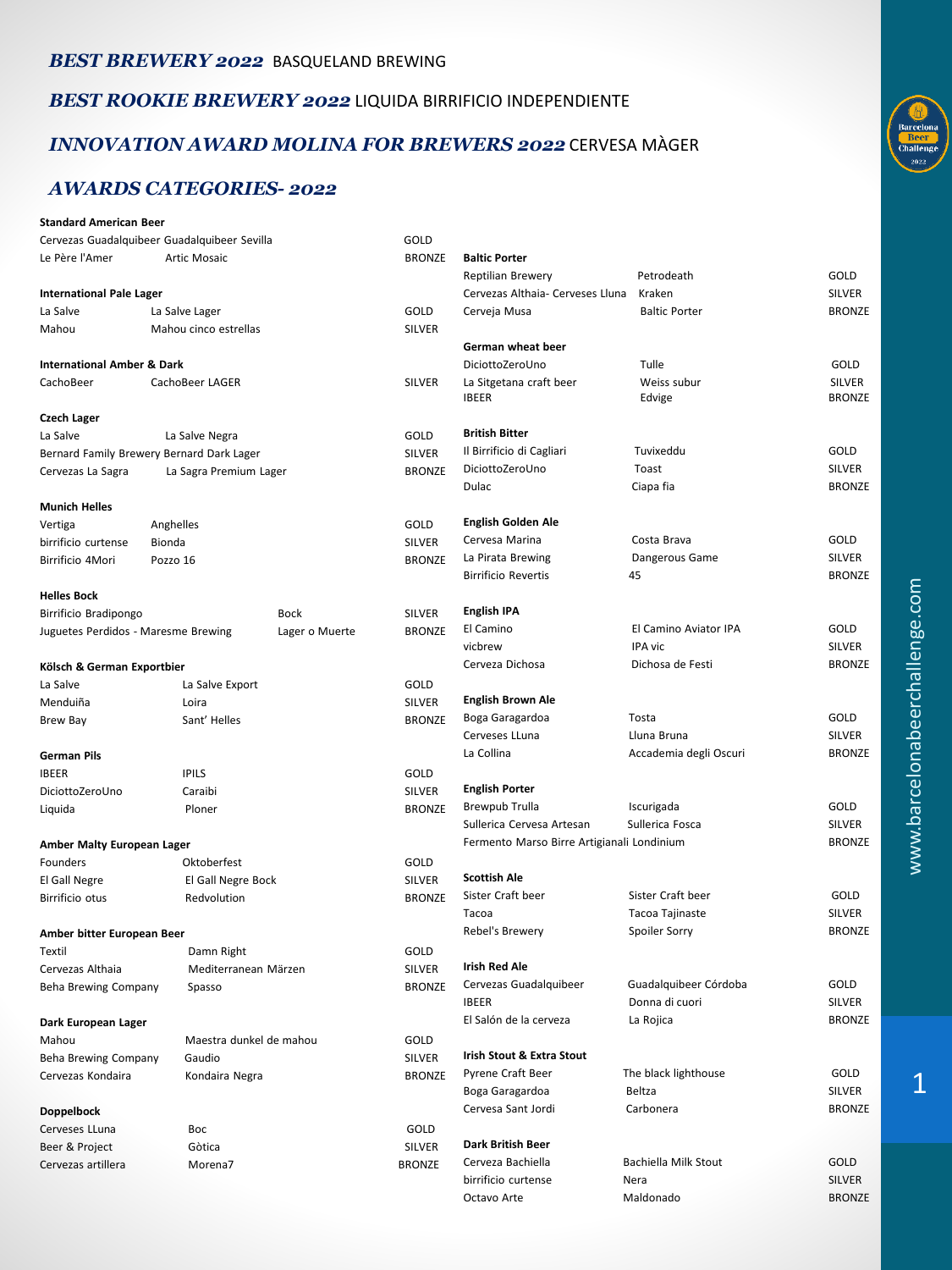## *AWARDS CATEGORIES- 2022*

| <b>Strong British Ale</b>                                |                        |               | <b>Strong American Ale</b>                           |                              |               |
|----------------------------------------------------------|------------------------|---------------|------------------------------------------------------|------------------------------|---------------|
| St. Patrick's                                            | St. Patrick's Old Ale  | GOLD          | Cosa Nostra brewing. Co                              | $N^{\circ}1$                 | GOLD          |
| Piccolo birrificio clandestino                           | Fortezza nuova         | <b>SILVER</b> | Antiga                                               | Antiga Antiga Doble IPA      | <b>SILVER</b> |
| Cerveza Chutney                                          | Aquines                | <b>BRONZE</b> | Cervezas Arriaca                                     | Arriaca imperial red ipa     | <b>BRONZE</b> |
|                                                          |                        |               |                                                      |                              |               |
| <b>Blonde Ale</b>                                        |                        |               | Specialty Strong American Ale Doble NEIPA            |                              |               |
| Cerveza Tyris                                            | <b>Tyris Original</b>  | SILVER        | Maresme Brewery                                      | Monstera                     | GOLD          |
| <b>Birra Nostrale</b>                                    | Campestre              | <b>BRONZE</b> | <b>Basqueland Brewing</b>                            | Cat Skills                   | <b>SILVER</b> |
|                                                          |                        |               | Gorilla Craft Beer GmbH                              | Gorilla's Kater              | <b>BRONZE</b> |
| <b>American Pale Ale</b>                                 |                        |               |                                                      |                              |               |
| Liquida                                                  | Loki                   | SILVER        | <b>European Sour Ale</b>                             |                              |               |
| Cerveja Musa                                             | Frank Apa              | <b>BRONZE</b> | Juguetes Perdidos                                    | <b>Flemish Remix</b>         | GOLD          |
|                                                          |                        |               | Cerveja Blumenau                                     | Mestres do Tempo Lambic #2   | <b>SILVER</b> |
| <b>Specialty Pale Ale</b>                                |                        |               |                                                      | Sour Power                   | <b>BRONZE</b> |
|                                                          |                        | GOLD          | Juguetes Perdidos                                    |                              |               |
| Rebel's Brewery                                          | Future                 |               |                                                      |                              |               |
| La Caníbal                                               | Centea                 | <b>SILVER</b> | Witbier                                              |                              |               |
| vicbrew                                                  | Suggestion             | <b>BRONZE</b> | Birrificio Bradipongo                                | Minela                       | GOLD          |
|                                                          |                        |               | Birrificio otus                                      | SIDE-B                       | <b>SILVER</b> |
| Amber & Brown American Beer                              |                        |               | Birrificio curtense                                  | Blanche                      | <b>BRONZE</b> |
| Cerveza Tyris                                            | Tyris Paquita Brown    | GOLD          |                                                      |                              |               |
| Cervesa artesana MINERA                                  | Minera Bonaplata       | <b>SILVER</b> | Belgian Pale Ale & Biére de Garde                    |                              |               |
| 61cento                                                  | Elk                    | <b>BRONZE</b> | <b>Beha Brewing Company</b>                          | Giubilo                      | GOLD          |
|                                                          |                        |               | Birrificio Mezzavia                                  | Gare de Roubaix              | <b>SILVER</b> |
| <b>American Porter &amp; Stout</b>                       |                        |               |                                                      |                              |               |
| Founders                                                 | Porter                 | GOLD          | Saison                                               |                              |               |
| Birrificio Busa dei Briganti                             | Coal Wars              | SILVER        | DiciottoZeroUno                                      | Ocra                         | GOLD          |
| Cerveza Arriaca                                          | Arriaca Porter         | <b>BRONZE</b> | Birrificio Bradipongo                                | Amélie                       | <b>SILVER</b> |
|                                                          |                        |               | Cierzo                                               | Freshet                      | <b>BRONZE</b> |
| <b>Russian Imperial Stout</b>                            |                        |               |                                                      |                              |               |
| Gro Brewers                                              | Respect                | GOLD          | <b>Strong Belgian Ale</b>                            |                              |               |
| <b>Basqueland Brewing</b>                                | Matryoshka             | <b>SILVER</b> | Birrificio del Forte                                 | La Mancina                   | GOLD          |
| Cervesa del Montseny                                     | Mala Vida              | <b>BRONZE</b> | Cosa Nostra brewing. Co - Nahuatl brewing            | Valdemoreña                  | <b>SILVER</b> |
|                                                          |                        |               |                                                      |                              |               |
| <b>American IPA</b>                                      |                        |               | <b>Belgian Dubbel</b>                                |                              |               |
| Liquida                                                  | Don Quisciotte         | GOLD          | NEWAZA Beer                                          | Kyra                         | GOLD          |
| Birragaia                                                | Aradia                 | SILVER        | LA SALVE                                             | La Salve Munich              | <b>SILVER</b> |
| Bidassoa Basque Brewery                                  | Txingudi               | <b>BRONZE</b> | Cosa Nostra brewing. Co - Nahuatl brewing            | La meiga                     | <b>BRONZE</b> |
|                                                          |                        |               |                                                      |                              |               |
|                                                          |                        |               | <b>Belgian Tripel</b>                                |                              |               |
| Specialty IPA (Black, Brown, Red & Rye)                  |                        | GOLD          |                                                      |                              | <b>BRONZE</b> |
| Cerveja Musa                                             | Red Zepplin Ale        |               | Beha Brewing Company                                 | Tripudio                     |               |
| Cervezas Althaia                                         | Mascarat               | <b>SILVER</b> |                                                      |                              |               |
| Birra Bellazzi                                           | Rutti Mostruosi        | <b>BRONZE</b> | <b>Belgian Dark Strong Ale</b>                       |                              |               |
|                                                          |                        |               | Cervesa POCH'S                                       | Bruna del Pirineu            | GOLD          |
| Specialty IPA NEW ENGLAND IPA                            |                        |               | Tensina - Mala Gissona                               | Akelarre                     | <b>SILVER</b> |
| Cosa Nostra brewing.- Octavo Arte Naranja Segoviana      |                        | GOLD          | Le Père l'Amer                                       | No bag missing               | <b>BRONZE</b> |
| <b>Aspikc Brewing</b>                                    | Fashion victim - neipa | <b>SILVER</b> |                                                      |                              |               |
| Maresme Brewery                                          | Calima                 | <b>BRONZE</b> | <b>HISTORICAL BEER</b>                               |                              |               |
|                                                          |                        |               | 61cento                                              | Salemandra                   | GOLD          |
| <b>Specialty IPA Session IPA</b>                         |                        |               | Cerveja Blumenau                                     | Blumenau CraftLab Grodziskie | <b>SILVER</b> |
| Birrificio Bradipongo                                    | Canaia                 | GOLD          | Cervexa Artesá Aloumiña                              | Walhalla                     | <b>BRONZE</b> |
| Cierzo                                                   | Alter Citra            | SILVER        |                                                      |                              |               |
| <b>Attik Brewing</b>                                     | Fato                   | <b>BRONZE</b> | <b>Brett Beer &amp; Mixed-Fermentation Sour Beer</b> |                              |               |
|                                                          |                        |               | Cierzo-Oud Beersel-Yakka-Homosibaris<br>Sauvage      |                              | GOLD          |
| Specialty IPA (Belgian, White, Milkshake, Fruit & Other) |                        |               | Moska de Girona                                      | Moska Barrika                | <b>SILVER</b> |
| <b>Basqueland Brewing</b>                                | Santo Tomas            | GOLD          |                                                      |                              |               |
| Juguetes Perdidos - Basqueland                           | Pocket Galaxitra       | <b>SILVER</b> | <b>Wild Specialty Beer</b>                           |                              |               |
| Browar Rockmill - Blech Brut                             | What's Next?           | <b>BRONZE</b> | Cervesa Màger                                        | <b>Ghost Cherries</b>        | GOLD          |
|                                                          |                        |               | Segarreta                                            | Wild Wind                    | <b>SILVER</b> |
| Double IPA                                               |                        |               | Cervesa Espiga                                       | 7 Barrels                    | <b>BRONZE</b> |
| La Pirata Brewing                                        | Kampong Attack         | GOLD          |                                                      |                              |               |
| Textil                                                   | No Mames, Guey         | <b>SILVER</b> | <b>Fruit Beer</b>                                    |                              |               |
| Cosa Nostra brewing. Co                                  | Voltacampanes          | <b>BRONZE</b> | DeHum cervesers                                      | <b>Tess Berliner</b>         | GOLD          |
|                                                          |                        |               | Hoppit                                               | L'Agulla                     | <b>SILVER</b> |
|                                                          |                        |               |                                                      |                              | <b>BRONZE</b> |
|                                                          |                        |               | Cierzo                                               | Pure Passion                 |               |



 $\overline{2}$